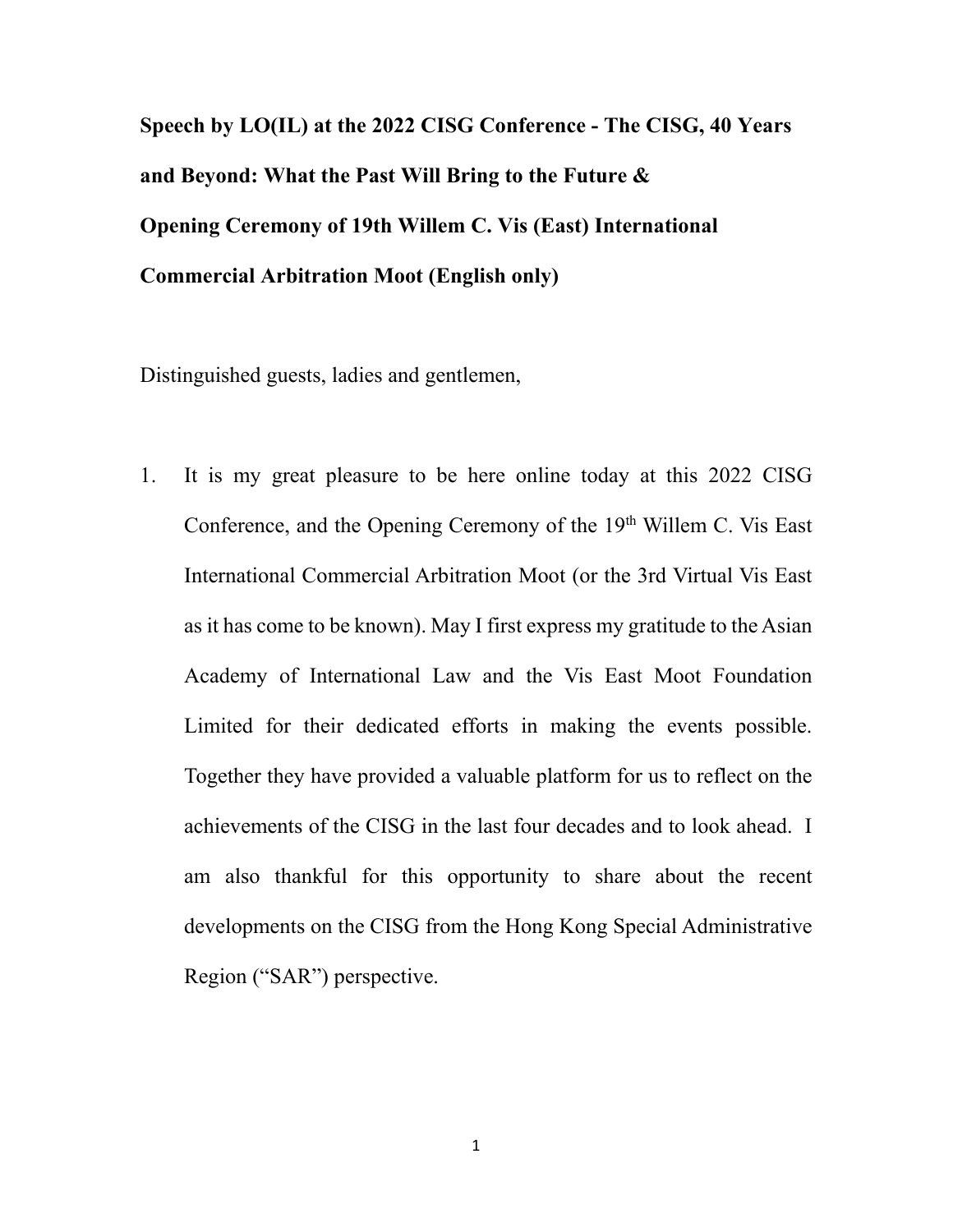#### **Enactment of the Ordinance to implement the CISG**

- 2. For historical reason, although the CISG entered into force for China in 1988, it is currently not applicable to the Hong Kong SAR. A public consultation on the proposal to apply the CISG to the Hong Kong SAR ("Public Consultation") was conducted by our Government in 2020. Noting that there is general support for the proposal among the respondents to the Public Consultation, and after consulting the Legislative Council Panel on Administration of Justice and Legal Services, the Government introduced the Sale of Goods (United Nations Convention) Bill into the Legislative Council in 2021.
- 3. The Bill led to the enactment of the Sale of Goods (United Nations Convention) Ordinance (Cap. 641) ("Ordinance") in September last year. The object of the Ordinance is to implement the CISG in the Hong Kong SAR<sup>[1](#page-1-0)</sup>. The Ordinance has not yet come into operation, it will do so on a day to be appointed by the Secretary for Justice by notice published in

<span id="page-1-0"></span> $<sup>1</sup>$  Section 4 of the Ordinance provides that the CISG has the force of law in the Hong</sup> Kong SAR.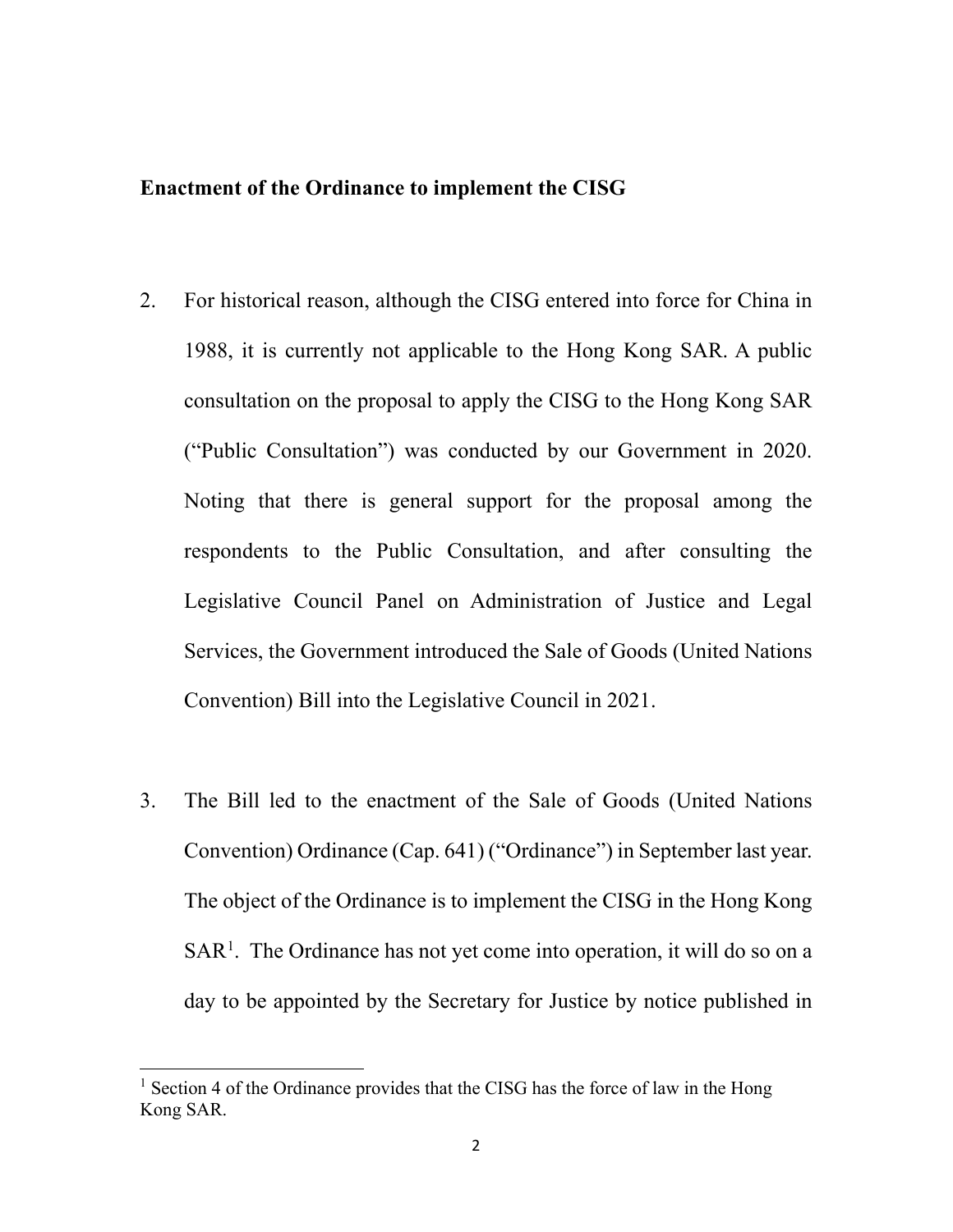the Gazette<sup>[2](#page-2-0)</sup>. It is envisaged that the Ordinance will take effect later this year.

## **Applying the CISG to the Hong Kong SAR**

4. At the external level, subject to completion of the relevant process under Article 15[3](#page-2-1) of the Basic Law<sup>3</sup> as well as requisite formal notification by our Central People's Government to the Secretary-General of the United Nations (as depositary for the CISG) for applying the CISG to the Hong Kong SAR, the Convention is expected to apply to the Hong Kong SAR later this year, tying in with the commencement date of the Ordinance.

#### **Benefits of applying the CISG to the Hong Kong SAR**

 $\overline{a}$ 

5. Application of the CISG to the Hong Kong SAR will bring a lot of

<sup>&</sup>lt;sup>2</sup> Section 1(2) of the Ordinance.<sup>3</sup> Article 153 of the Basic Law provides (inter alia) that, "[t]he application to the Hong Kong Special Administrative Region of international agreements to which the People's Republic of China is or becomes a party shall be decided by the Central People's Government, in accordance with the circumstances and needs of the Region, and after seeking the views of the government of the Region."

<span id="page-2-1"></span><span id="page-2-0"></span> $3$  Article 153 of the Basic Law provides (inter alia) that, "[t]he application to the Hong Kong Special Administrative Region of international agreements to which the People's Republic of China is or becomes a party shall be decided by the Central People's Government, in accordance with the circumstances and needs of the Region, and after seeking the views of the government of the Region."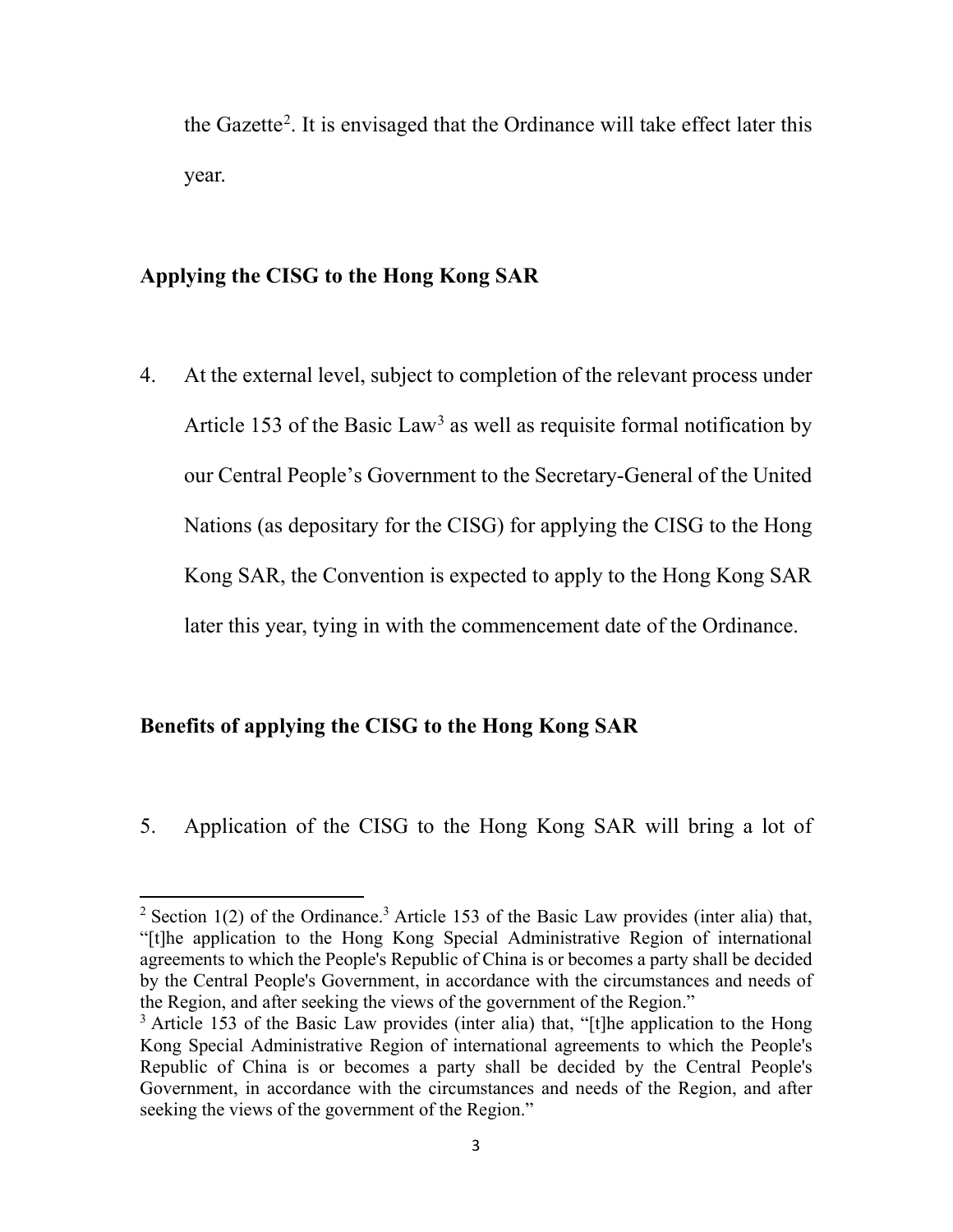benefits. The Hong Kong SAR has enjoyed a reputation as an international trade hub and a leading centre for international legal and dispute resolution services in the Asia-Pacific region.

- 6. With regard to trade in goods, according to the data of the World Trade Organization's World Trade Statistical Review 2021, the Hong Kong SAR was the world's 6th largest trading entity in 2020, with the value of its total merchandise trade reaching US\$1,119 billion that year, accounting for 3.2% of world total trade<sup>[4](#page-3-0)</sup>. The success of Hong Kong's arbitration services is also globally recognized, with the city ranking the third out of the five most preferred seats for arbitration globally according to the 2021 International Arbitration Survey conducted by Queen Mary University of London<sup>[5](#page-3-1)</sup>.
- 7. Applying the CISG to the Hong Kong SAR is in line with, and will further enhance, the status and reputation of this jurisdiction.

Potential to drive trade growth

<span id="page-3-0"></span><sup>&</sup>lt;sup>4</sup> See: https://www.tid.gov.hk/english/aboutus/publications/tradestat/wmttt.html.

<span id="page-3-1"></span><sup>5</sup> See: [https://arbitration.qmul.ac.uk/research/2021-international-arbitration-survey/.](https://arbitration.qmul.ac.uk/research/2021-international-arbitration-survey/)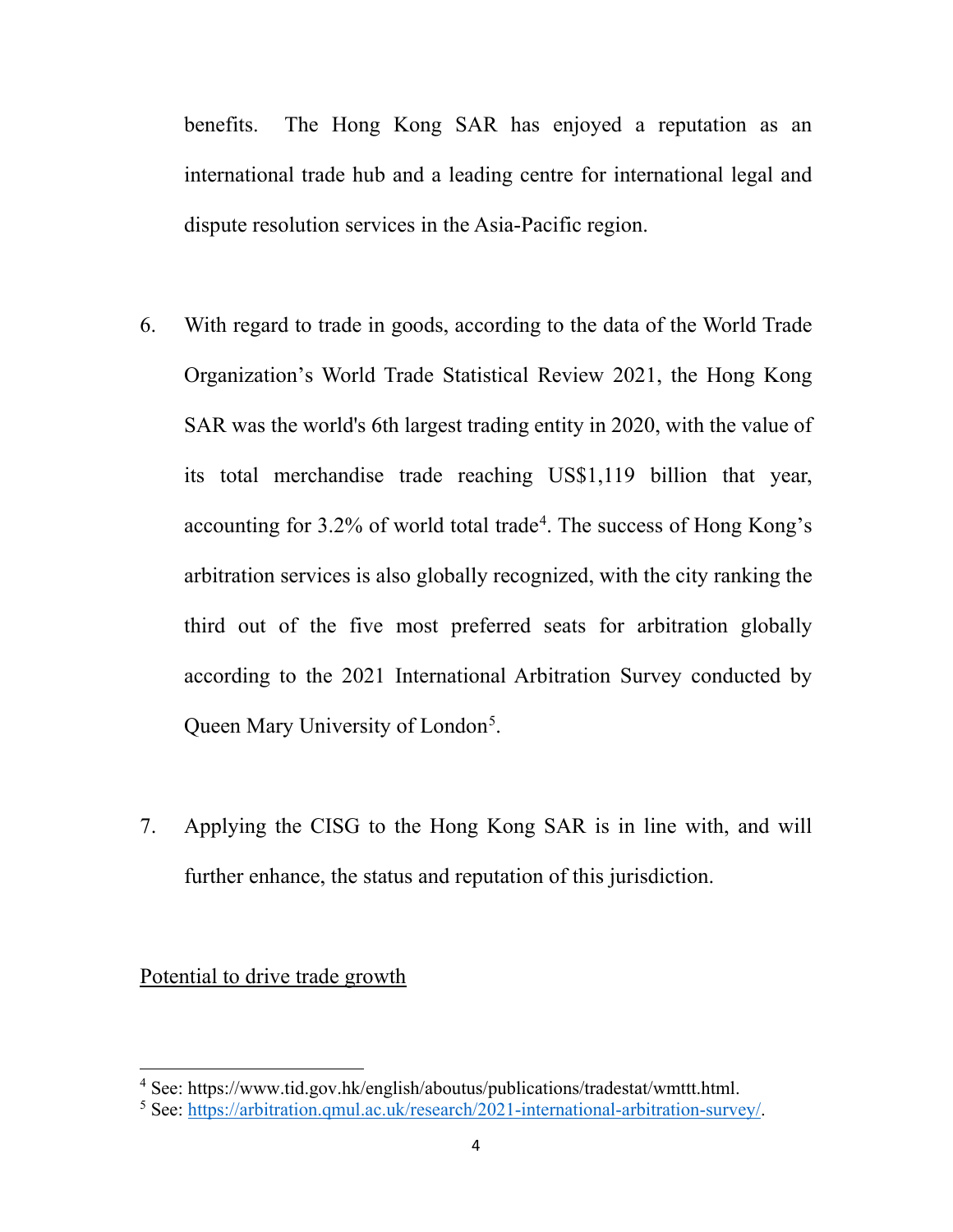- 8. Almost all major trading members of the World Trade Organization and nearly half of the countries participating in the Belt and Road Initiative are Contracting States to the CISG. Further, the CISG is applicable to more than half of Hong Kong's top 20 trading partners in 2021 by total trade value, including, for example, Mainland China, the USA, Singapore, South Korea, Japan, Viet Nam and Germany<sup>[6](#page-4-0)</sup>.
- 9. The CISG provides a set of uniform rules governing contracts for the international sale of goods within its scope. In the spirit of its preamble, the application of the CISG to the Hong Kong SAR can therefore contribute to the removal of legal barriers in trade between the city and its overseas trading partner countries from different legal traditions and promote the development of such trade<sup>[7](#page-4-1)</sup>.

# Facilitate deal making and reducing transaction costs

10. Moreover, applying the CISG to the Hong Kong SAR will allow for a

<span id="page-4-0"></span><sup>&</sup>lt;sup>6</sup> See: [https://www.tid.gov.hk/english/trade\\_relations/mainland/trade.html.](https://www.tid.gov.hk/english/trade_relations/mainland/trade.html)<br><sup>7</sup> Preamble of the CISG.

<span id="page-4-1"></span>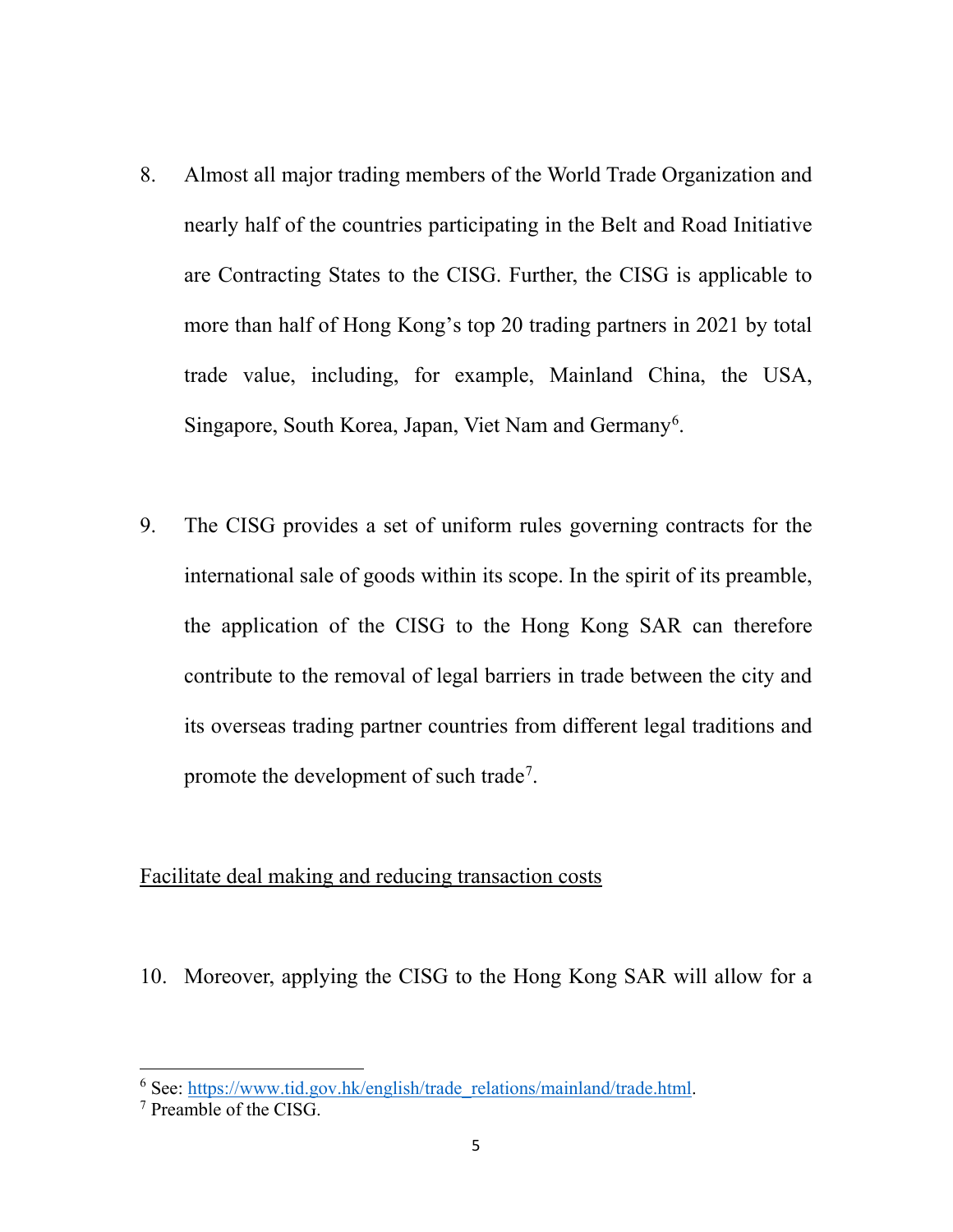uniform sales law to govern the bulk of Hong Kong businesses' international sales transactions, enabling businesses to trade with their overseas counterparts on a fair and level playing field by using a sales law which are familiar to both.

- 11. In addition, when the CISG applies, it provides legal rules governing international sale of goods contracts and largely avoids the choice-of-law question often faced by businesses when dealing with different commercial law regimes, thereby introducing certainty in commercial transactions and decreasing transaction costs.
- 12. Bearing in mind that party autonomy is a fundamental principle of the CISG, taking into account their specific needs and circumstances, parties to a sale transaction can, by agreement, opt out of the CISG entirely in favour of other law or derogate from or vary the effect of virtually any  $CISG$  rule<sup>[8](#page-5-0)</sup>.
- 13. For traders who have not considered or included specific provisions to govern their relevant contractual relationships, the automatic application

l

<span id="page-5-0"></span><sup>&</sup>lt;sup>8</sup> Article 6 of the CISG.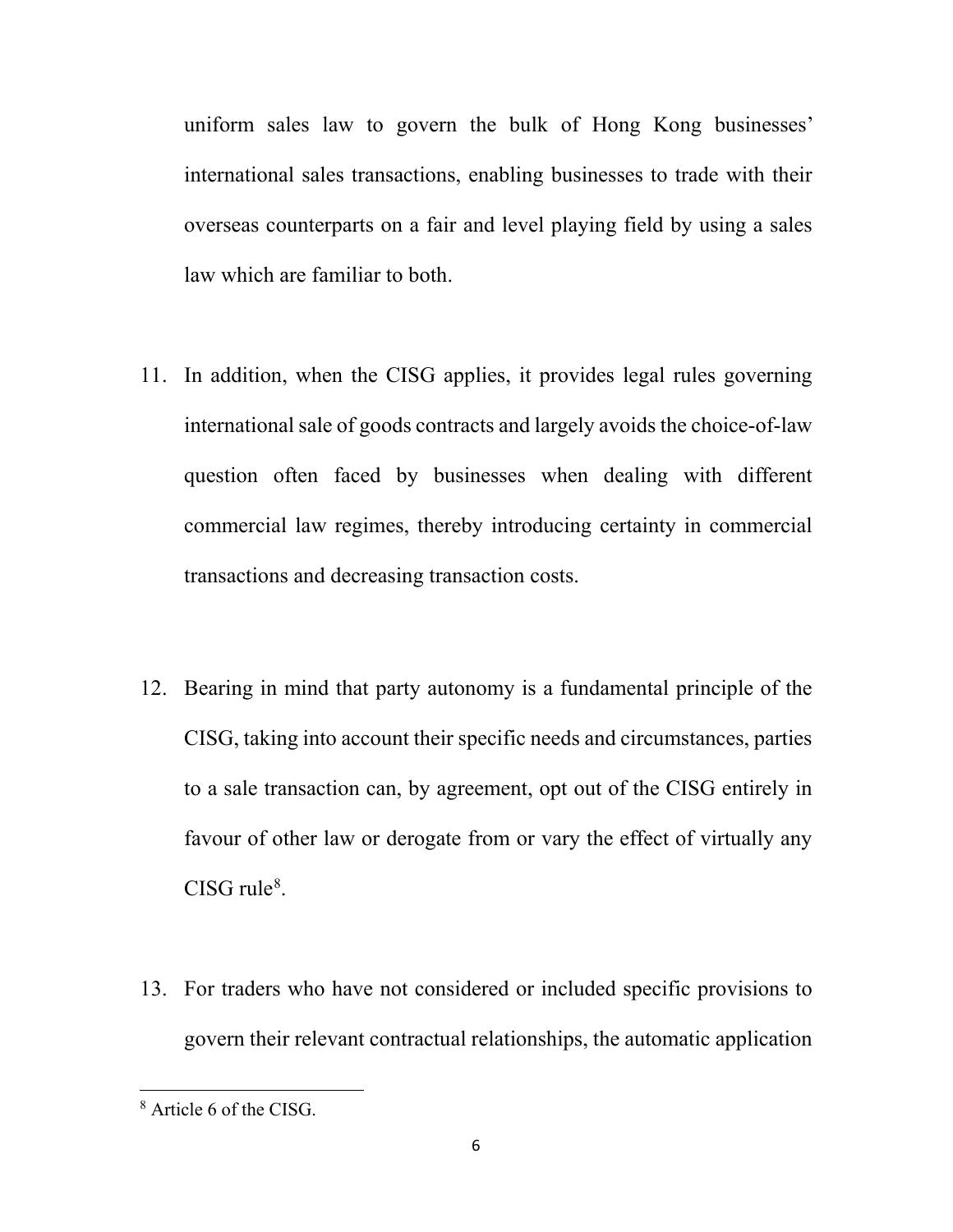of the CISG could also provide a safety net to protect their interests.

## Enhancing the Hong Kong SAR's competence in resolving CISG disputes

14. Applying the CISG to the Hong Kong SAR and implementing it in Hong Kong law may also bring indirect benefits by enhancing the competence of the Hong Kong legal profession in advising and handling CISGrelated disputes, and thereby reinforcing Hong Kong's position as a leading centre for international legal and dispute resolution services in terms of both arbitration and litigation. The Courts, legal practitioners, arbitration professionals and academics in Hong Kong could contribute to the development of international commercial and trade law.

## **Application scope of the CISG - Reservation under its Article 95**

15. As the audience may know, the CISG applies only to an international sale of goods contract (namely, a contract of sale of goods between parties whose places of business are in different States):

(a) when those States are Contracting States (Article  $1(1)(a)$ ) of the CISG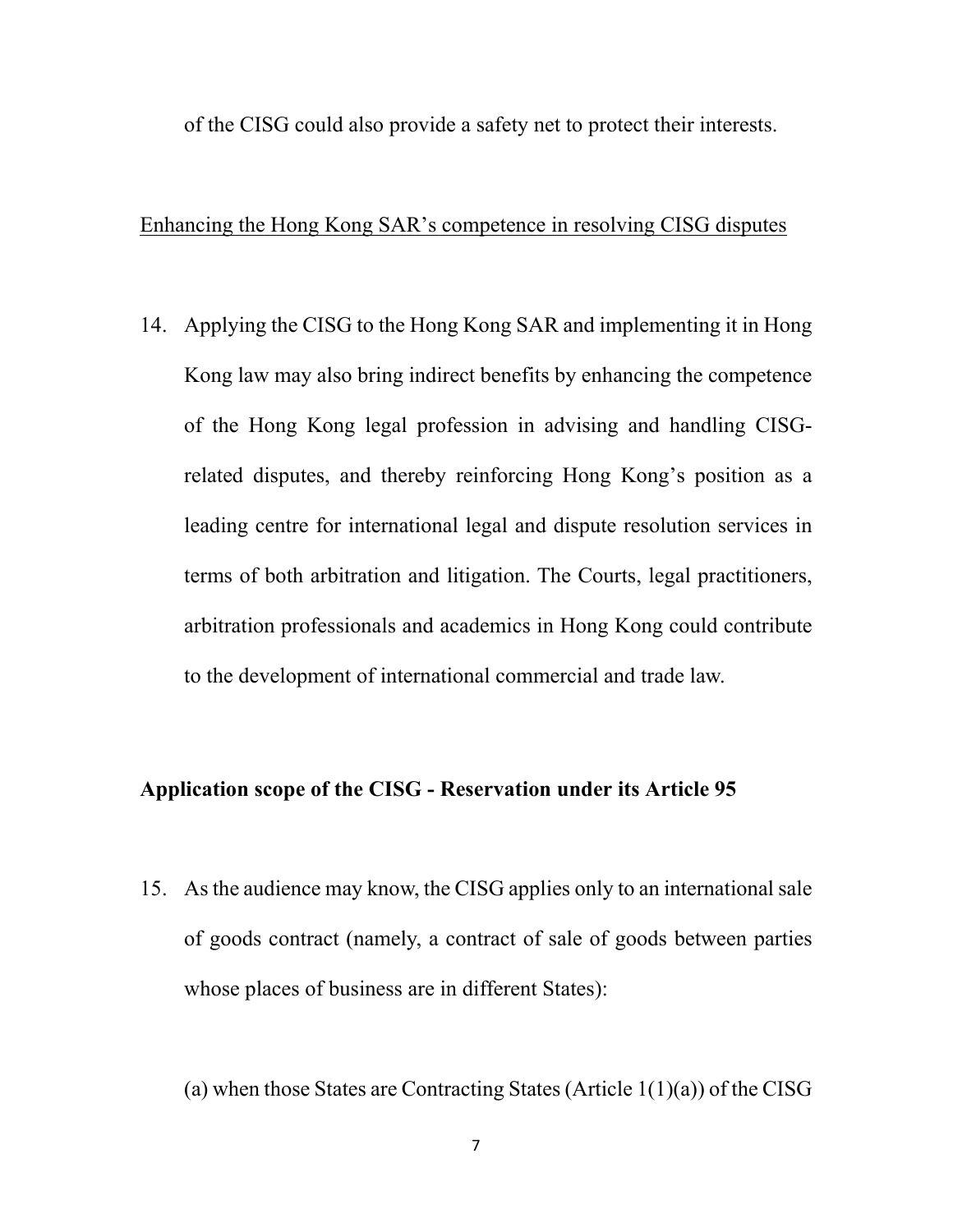(b) when the rules of private international law of the forum lead to the application of the law of a Contracting State (Article  $1(1)(b)$ ) of the CISG.

Under its Article 95, a State may, however, declare at the time of joining the CISG that it will not be bound by Article  $1(1)(b)$ , which excludes the application of the CISG through the application of the private international law rules.

16. China has made a reservation under Article 95 of the CISG (declaring that it is not bound by Article  $1(1)(b)$ , meaning that it applies the CISG rules only to international sales contracts between parties whose places of business are in different Contracting States to the CISG (as required by Article 1(1)(a)). In response to the submissions received in the Public Consultation held in 2020, subject to the completion of the requisite application procedures and notification mentioned earlier, the CISG is expected to apply to the Hong Kong SAR in full, that is without China's Article 95 reservation – an arrangement made possible under the principle of "one country, two systems" as enshrined in the constitutional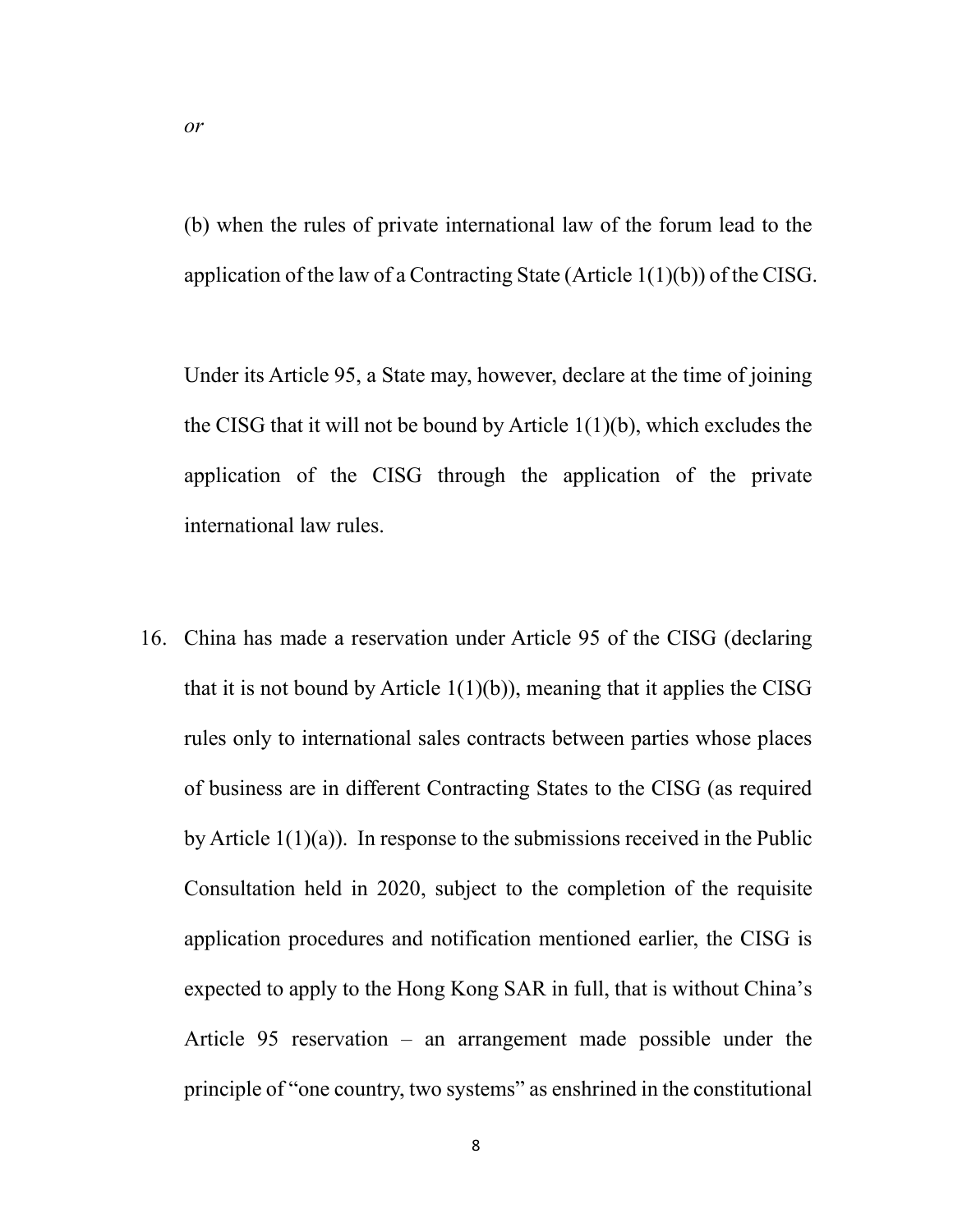instrument of the HKSAR, the Basic Law.

# **Any inconsistency between the Ordinance or the CISG and any other Hong Kong law & Issues of interpretation**

- 17. Regarding implementation, there are differences between the CISG (being a set of uniform international sales rules) and relevant existing Hong Kong law concerning rules for formation of contract of sale and the rights and obligations of the seller and buyer arising from such a contract, which include remedies for breach of contract. Under section 5 of the Ordinance<sup>[9](#page-8-0)</sup>, these differences will be subject to the overriding effect of the relevant provisions of the CISG.
- 18. These and other legal issues would inevitably require careful interpretation and application by relevant courts and tribunals. They would also be assisted by many of the CISG rulings and reference materials available online. They would be assisted by Article 7(1) of the CISG, stipulating that "[i]n the interpretation of this Convention, regard

<span id="page-8-0"></span>Section 5 of the Ordinance provides that if there is any inconsistency between the Ordinance or the CISG and any other law, the Ordinance or the CISG prevails to the extent of the inconsistency.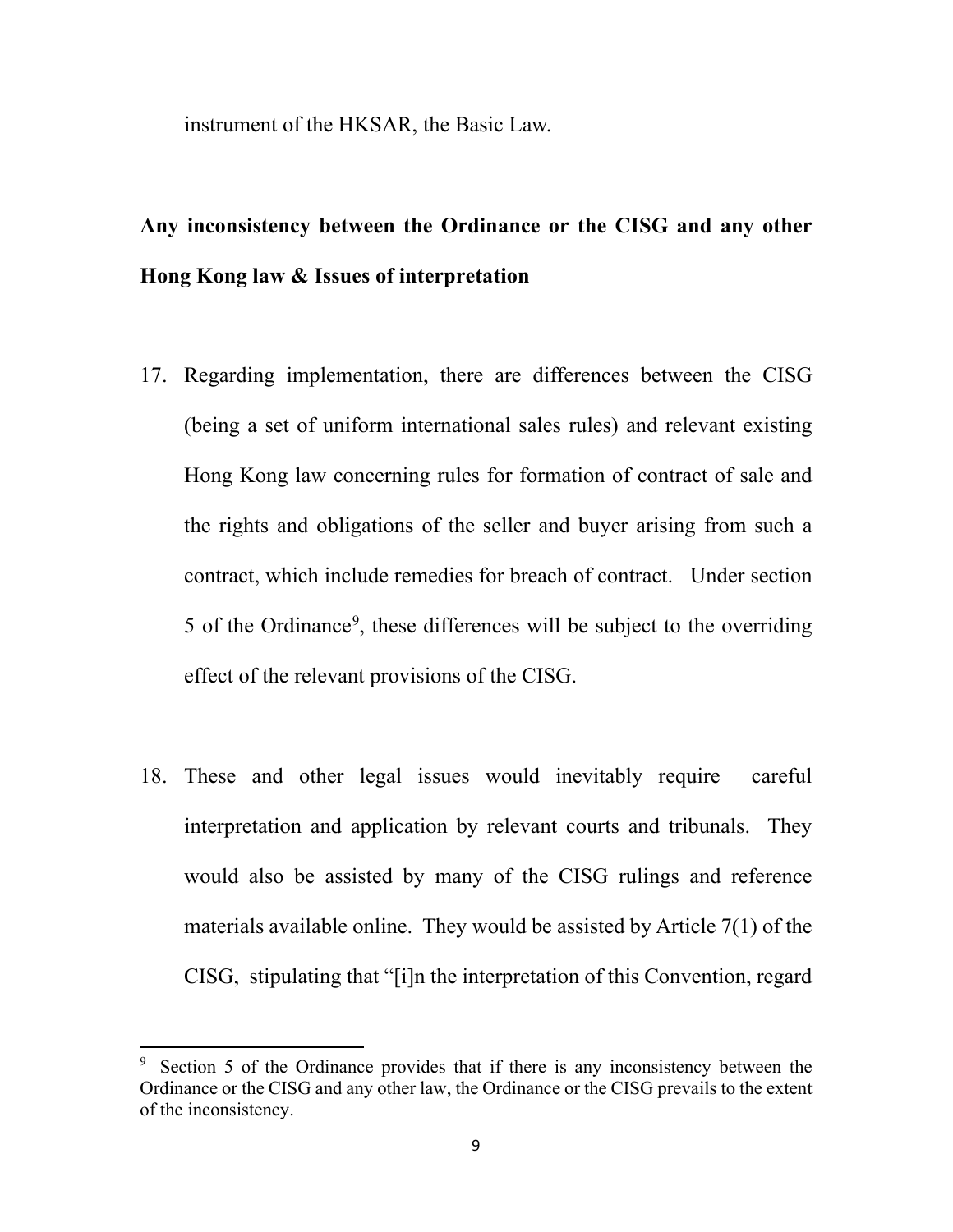is to be had to its *international* character and to the need to promote uniformity in its application and the observance of good faith in international trade."

- 19. They together would help tribunals and practitioners avoid the trap of the so-called "homeward trend" ie "the tendency to project … onto the international text of the Convention one's familiar domestic law" recently raised again by Professor Harry Flechtner, when he wrote the preface for the 2021 edition of the leading text on the CISG<sup>10</sup>.
- 20. With these tools and, if I may add, international mooting competition like the present one, I am confident that our tribunals and practitioners, experienced in the resolution of international disputes and construction of international private law treaties, would apply the necessary and appropriate international perspective in CISG matters.

# **Mainland – Hong Kong SAR transactions**

<span id="page-9-0"></span><sup>10</sup> Honnold & Flechtner, *Honnold's Uniform Law for International Sales under the 1980 United Nations Convention* (Kluwer, 5<sup>th</sup> ed, 2021) Preface.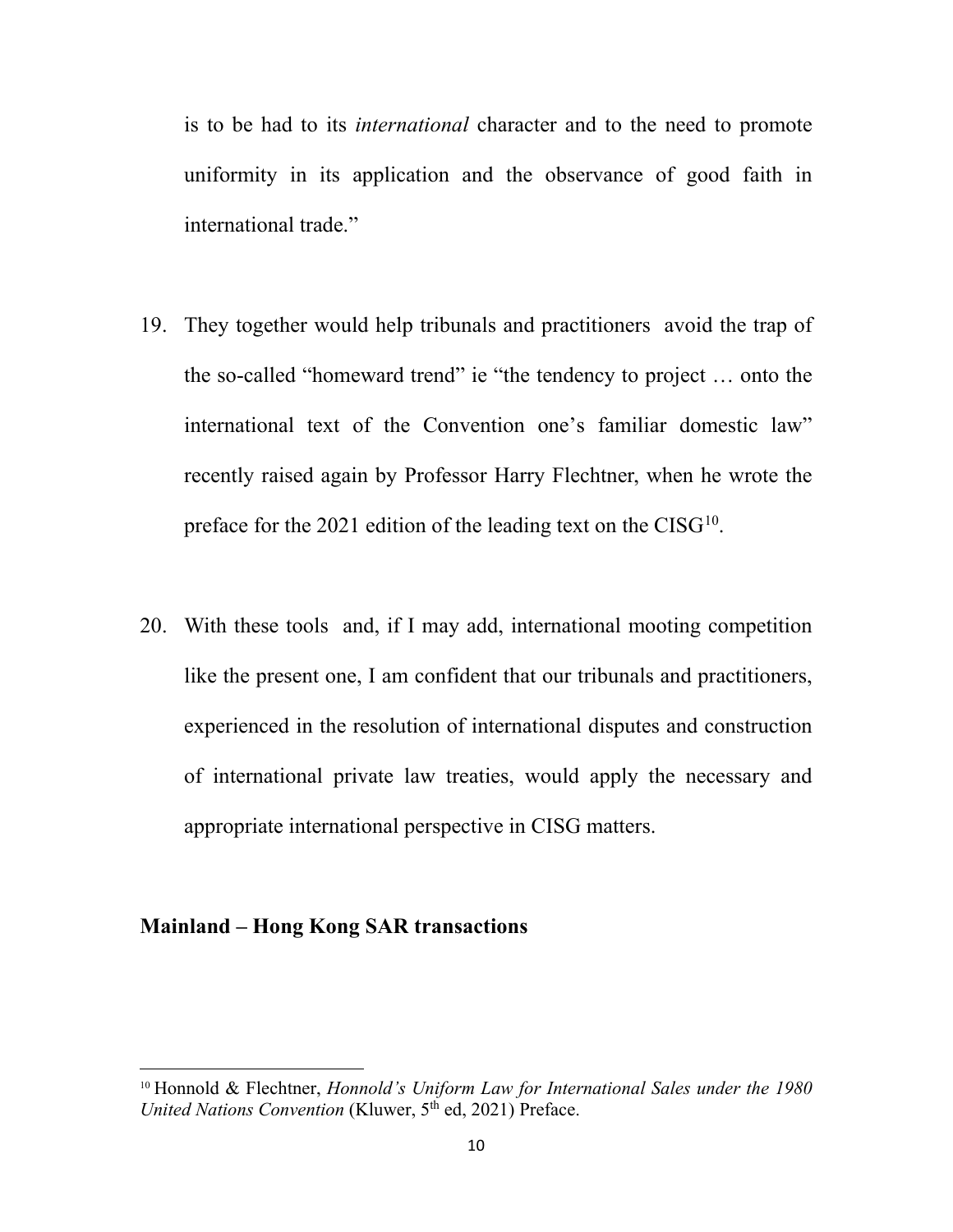21. On a further note, being an international treaty governing international sale of goods, the CISG does not apply to transactions within different regions of China, including those between businesses in the Mainland and businesses in the Hong Kong SAR. In the Public Consultation, there was general support to apply the CISG rules to Mainland – Hong Kong SAR transactions by way of a Mainland – Hong Kong SAR arrangement. To follow up, the Hong Kong SAR Government is working on reaching such arrangement through discussion with the Central People's Government.

## **Conclusion**

22. Applying the CISG marks an important development of Hong Kong law on international sale of goods, a development we trust both the Hong Kong SAR and its overseas trading partner countries can benefit from. To keep abreast of the development of the CISG in the Hong Kong SAR, you are welcome to visit our Department's featured webpage on the CISG, which contains relevant useful updates, information and resources on the topic.